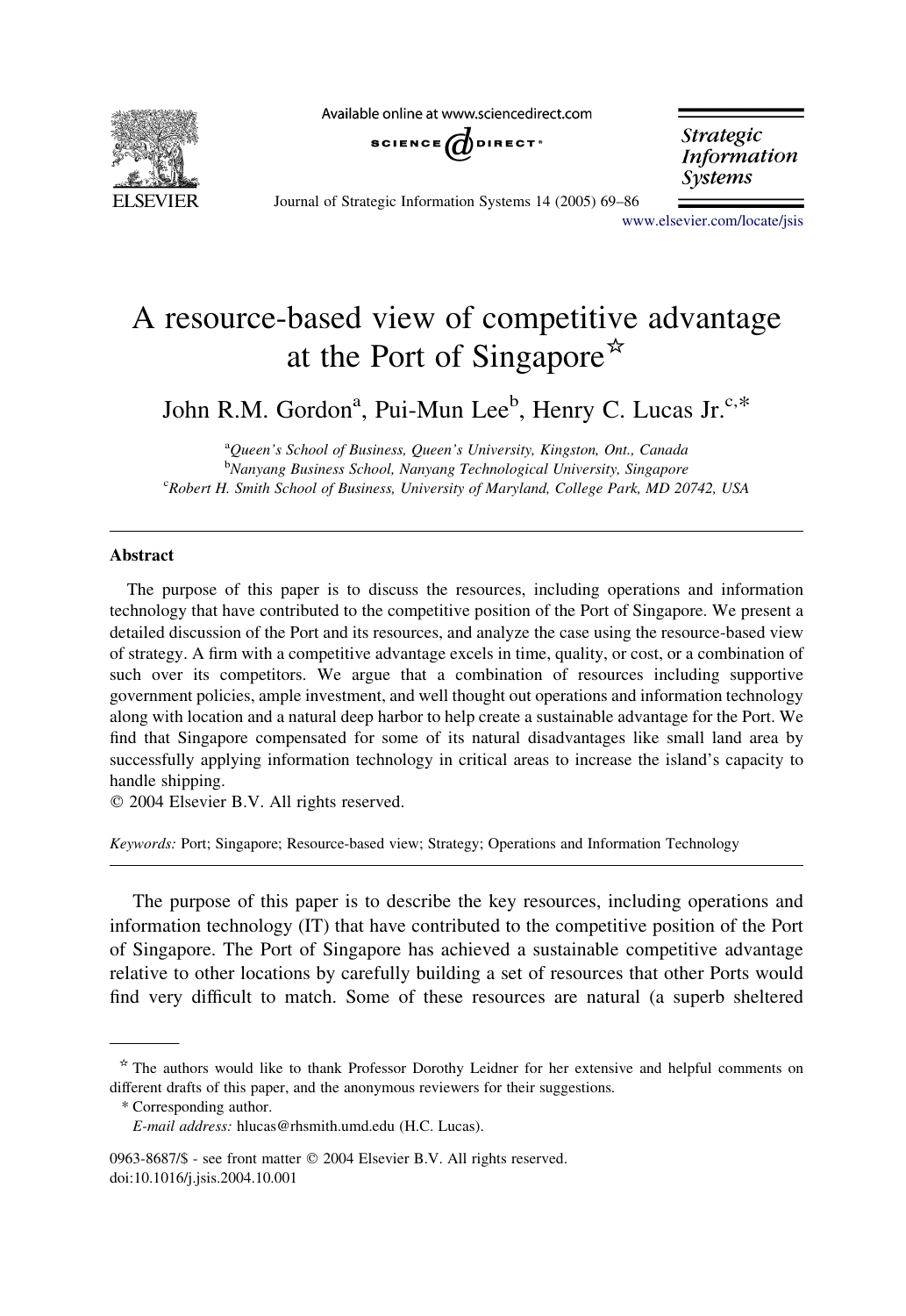harbor), some can be replicated at a significant cost (infrastructure, well-educated and hard working labor force), and some are particularly valuable in Singapore, but less useful in other Ports (scheduling systems for multiple cranes to handle the complexity of multi-tier stacking of containers).

There have been a number of studies of the Port of Singapore and the information technology that supports it, including a series of Harvard Business School teaching cases. One discusses Singapore TradeNet, an EDI system that dramatically reduced turnaround times for processing information about ship arrivals, loadings and unloadings and departures; see [Konsynski and King \(1990a\)](#page--1-0) and [Applegate et al. \(1993\)](#page--1-0). A subsequent case describes the efforts of Singapore to become an 'intelligent island' by developing a national network infrastructure ([Applegate et al., 1995\)](#page--1-0). A comprehensive description of the Port of Singapore may also be found in [Applegate et al., 2001](#page--1-0). [Konsynski and King](#page--1-0) [\(1990b\)](#page--1-0) describe Hong Kong's TradeLink, which is interesting to compare with the EDI system in Singapore. The case in this paper extends this prior work by analyzing the Port's strategy using a resource-based view, and by showing the importance of operations and information technology in creating an advantage.

We believe that RBV helps explain and interpret the contribution of technology to the Port of Singapore (PSA). This view of competitive advantage is based on the unique resources that a firm possesses. To the extent that a competitor cannot create or substitute for these resources, they provide an advantage to the firm that owns them. Two succinct presentations of the resource-based view (RBV) may be found in papers by [Barney \(1991\) and Peteraf \(1993\)](#page--1-0). [Jarvenpaa and Leidner \(1998\)](#page--1-0) have used this theory to analyze the case of a company in Mexico, a developing country, while [Wade and Hulland \(2004\)](#page--1-0) review the RBV and information systems research. Section 1 of the paper presents a case study of the Port of Singapore, followed by an analysis of the case using the RBV of strategy. The paper concludes with the implications for management.

### 1. The Port of Singapore

### 1.1. Data

The data for this paper came from a number of sources. First, we interviewed Mr Eric Lui, Executive Vice-President (Information Technology)/Executive Vice-President, Container Terminals Division and several members of his staff at PSA. Second, one author visited Kent Ridge Digital Laboratory, the organization that assisted in developing expert systems at the Port. An author interviewed Mr Patrick T.C. Poon, the Director of RTW Shipping (S) Pte. Ltd, which is the shipping agent for the Evergreen and Uniglory Line and a major customer of the Port at the time of the interview. The purpose of the interviews was to learn about operations and specific IT initiatives employed by the Port.

The authors toured the Port to study its operations, and collected information from PSA publications, annual reports and various Singapore government Web sites. Finally, we drew on several prior studies of PSA including [Teo et al., 1997](#page--1-0), and several cases, described above, on the Port. We used the RBV of the firm to identify strategic resources at